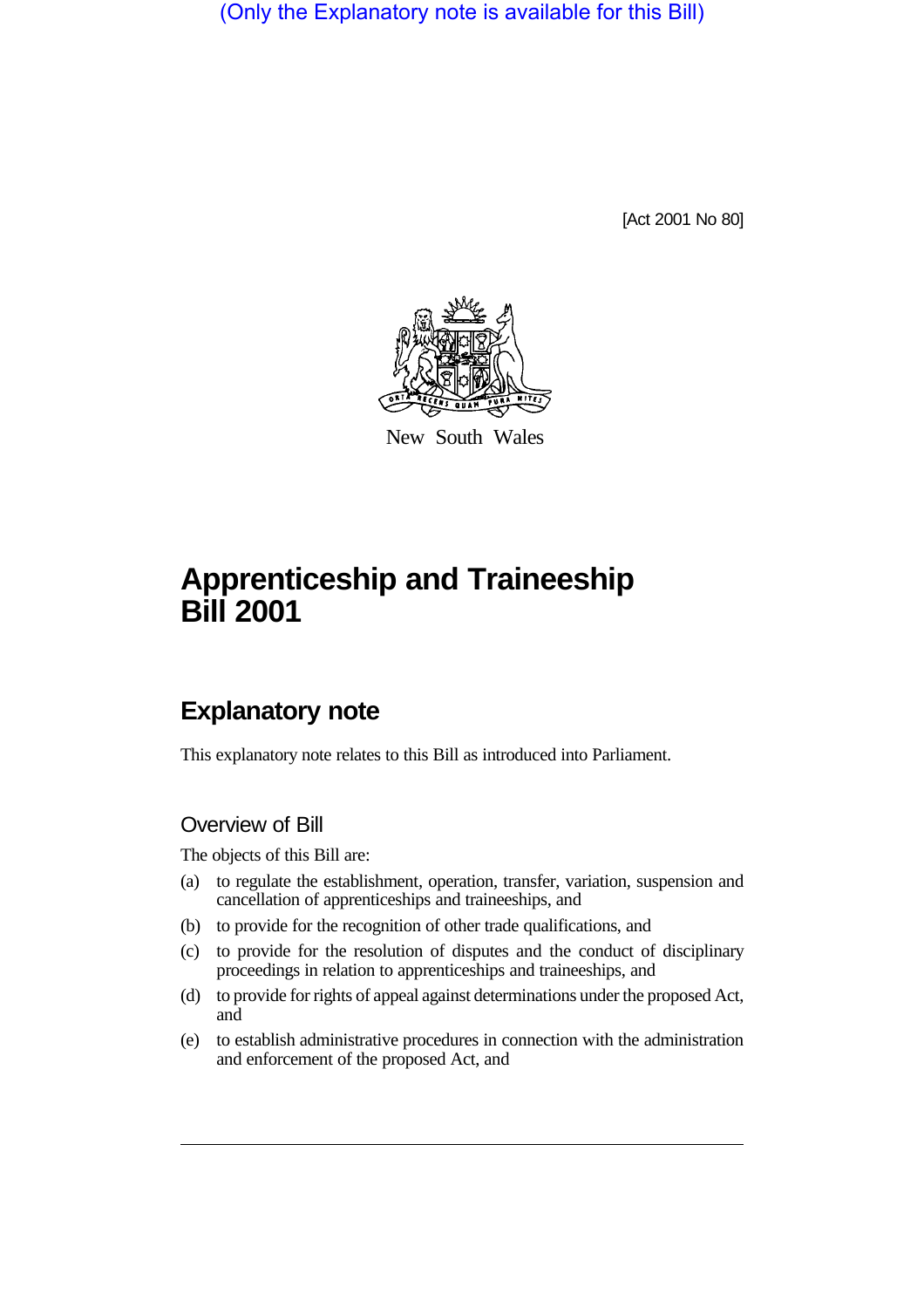Explanatory note

(f) to repeal the *Industrial and Commercial Training Act 1989*, amend other Acts and enact savings and transitional provisions consequent on the enactment of the proposed Act.

Outline of provisions

# **Part 1 Preliminary**

**Clause 1** sets out the name (also called the short title) of the proposed Act.

**Clause 2** provides for the commencement of the proposed Act on a day or days to be appointed by proclamation.

**Clause 3** is a formal provision giving effect to the Dictionary of words and expressions located at the end of the proposed Act.

# **Part 2 Apprenticeships and traineeships**

#### **Division 1 Preliminary**

**Clause 4** enables the Director-General of the Department of Education and Training (the *Director-General*) to issue guidelines in relation to the administration of the proposed Act. All persons involved in the administration of the proposed Act will be required to comply with these guidelines.

**Clause 5** enables the Commissioner for Vocational Training (the *Commissioner*) to make orders designating vocations as "recognised trade vocations" (appropriate for apprenticeships under the proposed Act) and "recognised traineeship vocations" (appropriate for traineeships under the proposed Act).

**Clause 6** enables the Commissioner to make vocational training orders with respect to recognised trade vocations and recognised traineeship vocations. Such an order will, in relation to any particular apprenticeship or traineeship, fix its term, identify the qualifications that may be awarded in relation to it, specify any other training to be provided in addition to the training required for such a qualification and make such other provision as the Commissioner considers appropriate. The making of a vocational training order will require industry consultation.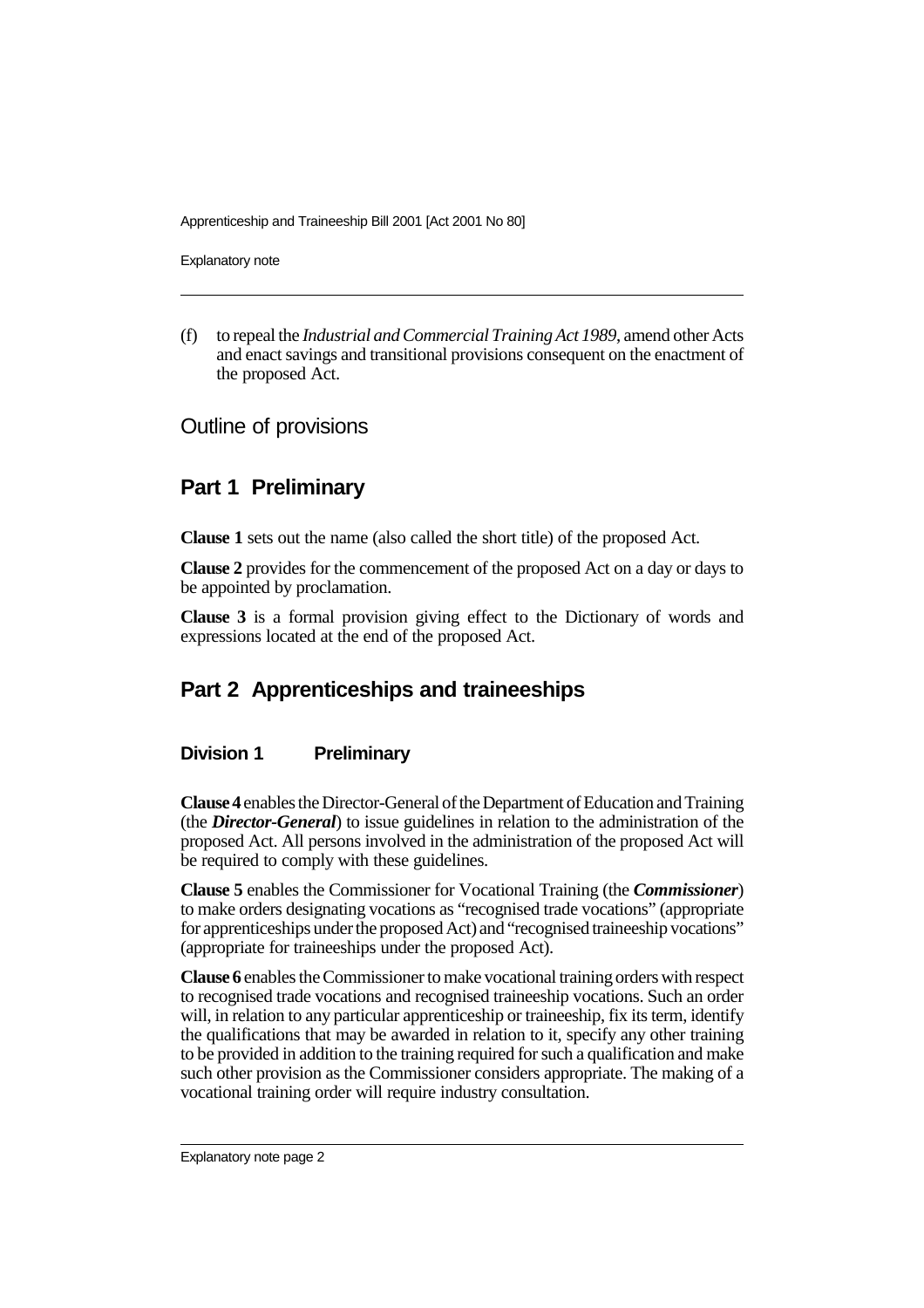Explanatory note

#### **Division 2 Establishment of apprenticeships and traineeships**

**Clause 7** enables an employer to apply for an apprenticeship or traineeship for any of his or her employees, and requires an employer to do so within 28 days after the employer takes a person on as an apprentice or trainee.

**Clause 8** requires an application for an apprenticeship or traineeship to be dealt with by the Commissioner or, if the Commissioner considers it appropriate, by the Vocational Training Tribunal (the *Tribunal*).

**Clause 9** requires an application for an apprenticeship or traineeship to be dismissed unless the Commissioner or Tribunal, as the case requires, is satisfied that the employer can provide the work-based component of the required training and, if the employer proposes to "host out" the apprentice or trainee, that an initial host employer is available to provide appropriate training. The clause also allows an application for the establishment of a trainee apprenticeship to be dismissed if the Commissioner or Tribunal, as the case requires, considers that a trainee apprenticeship is inappropriate in the circumstances of the case.

**Clause 10** enables the Commissioner or Tribunal, as the case may require, to make vocational training directions in relation to specific apprenticeships and traineeships so that the term of the apprenticeship or traineeship and the training to be provided takes into account any relevant training that the apprentice or trainee has already received.

**Clause 11** allows an employer or an apprentice or trainee to withdraw from an apprenticeship or traineeship at any time during the probationary period for the apprenticeship or traineeship.

**Clause 12** provides that the training contract for a full apprenticeship is binding for the whole of the term of an apprenticeship, that the training contract for a trainee apprenticeship is binding only for so long as the apprentice remains employed by the employer and that the training contract for a traineeship (like the training contract for a full apprenticeship) is binding for the whole of the term of the traineeship. The clause further provides that the time during which a person is employed as an apprentice or trainee counts towards the term of the apprenticeship or traineeship.

**Clause 13** sets out the duties of an employer under an apprenticeship or traineeship.

**Clause 14** sets out the duties of an employer who places an apprentice or trainee with a host employer under a host employment arrangement (that is, an arrangement under which some other employer provides part of the work-based training for the apprenticeship or traineeship).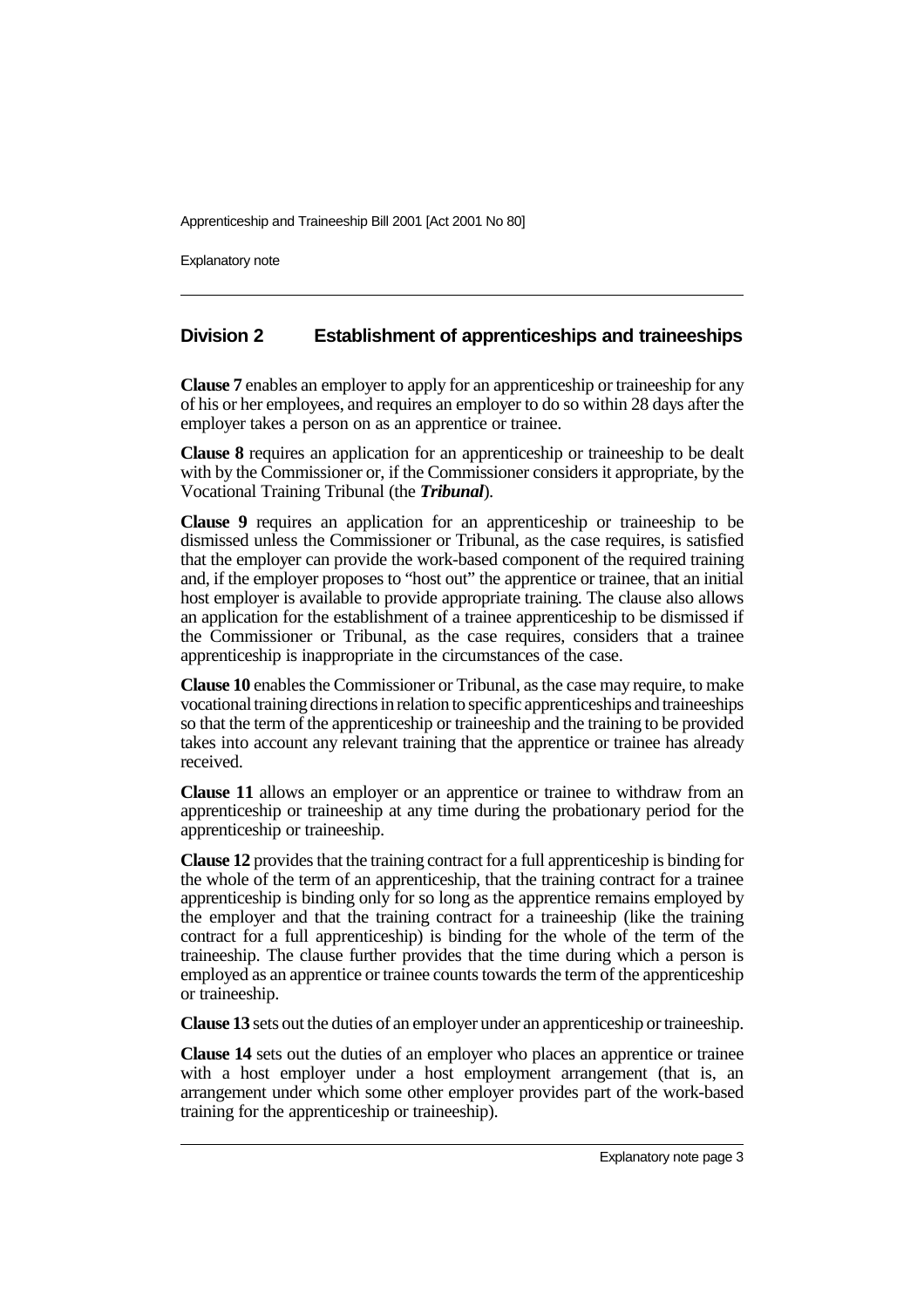Explanatory note

**Clause 15** requires an employer to notify the Commissioner of certain matters arising under an apprenticeship or traineeship.

**Clause 16** sets out the duties of an apprentice or trainee under an apprenticeship or traineeship.

**Clause 17** sets out the obligations that an employer has to an apprentice or trainee in relation to general conditions of employment.

**Clause 18** provides for the extension of an apprentice's or trainee's probationary period for up to 3 months.

**Clause 19** provides that time spent by an apprentice or trainee in attending training counts towards the time required to be spent by the apprentice or trainee in discharging his or her obligations under the relevant training contract.

#### **Division 3 Transfer, variation, suspension, cancellation and completion of apprenticeships and traineeships**

**Clause 20** provides for the transfer of apprenticeships and traineeships.

**Clause 21** provides for the variation of training contracts and training plans.

**Clause 22** provides for the suspension and cancellation of apprenticeships and traineeships by consent.

**Clause 23** provides for the certificates that may be issued to an apprentice or trainee on the completion of his or her apprenticeship or traineeship.

**Clause 24** sets out what is to happen if a person who is an employer dies or if there is a change in the membership of a partnership. In this event, the apprenticeship or traineeship continues, with the executor or administrator or surviving partners having the obligations of the former employer.

#### **Division 4 Additional provisions concerning recognised trade vocations**

**Clause 25** prohibits an employer from employing a junior (that is, a person who is less than 21) in a recognised trade vocation unless the junior is an apprentice or a qualified tradesperson.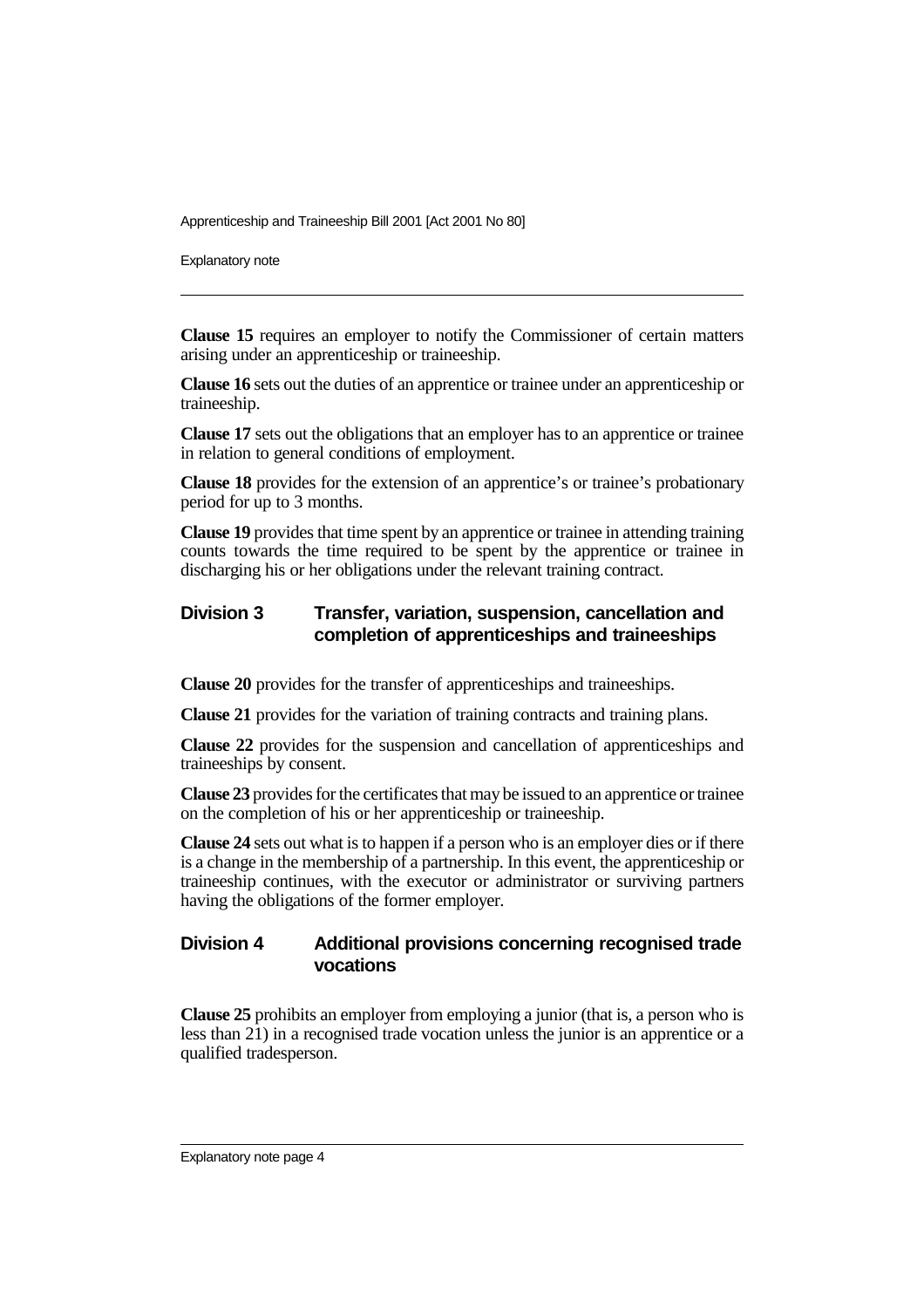Explanatory note

**Clause 26** enables the Commissioner to direct that an apprenticeship contract be taken to have come into force in relation to a person who has been employed as an apprentice for more than 28 days without an application having been made by the employer for the establishment of an apprenticeship.

**Clause 27** sets out the remuneration to which an adult apprentice is entitled in an apprenticeship for which there is no adult award but there is a junior award.

#### **Division 5 General**

**Clause 28** requires the Commissioner to establish and maintain a register of apprenticeships and traineeships, and sets out the information to be contained in the register.

**Clause 29** prohibits a person from advertising that a person is a registered group training organisation, or is registered, endorsed or otherwise approved by the Government to offer training or other services under host employment arrangements, unless the person or body is a registered group training organisation.

**Clause 30** enables a person or body to apply to the Commissioner to be registered as a group training organisation. Registration is conditional on the organisation meeting minimal operational standards.

**Clause 31** preserves certain conditions of employment of existing worker trainees (that is, persons who, while employed, become trainees). In particular, such a person's remuneration is not to be reduced, and completion of a traineeship does not authorise termination of such a person's employment.

**Clause 32** ensures that a training contract is binding on a minor (that is, a person who is under 18) by providing that the minor's participation in a training contract is taken to be for the minor's benefit.

**Clause 33** prohibits a person from demanding or receiving payment from a prospective apprentice or trainee in connection with the establishment of an apprenticeship or traineeship, or from requiring a prospective apprentice or trainee to enter into any bond or guarantee in connection with the establishment of an apprenticeship or traineeship, except with the consent of the Commissioner.

**Clause 34** provides that changes in a vocational training order do not affect existing apprenticeships and traineeships unless the vocational training order giving rise to the change expressly so provides.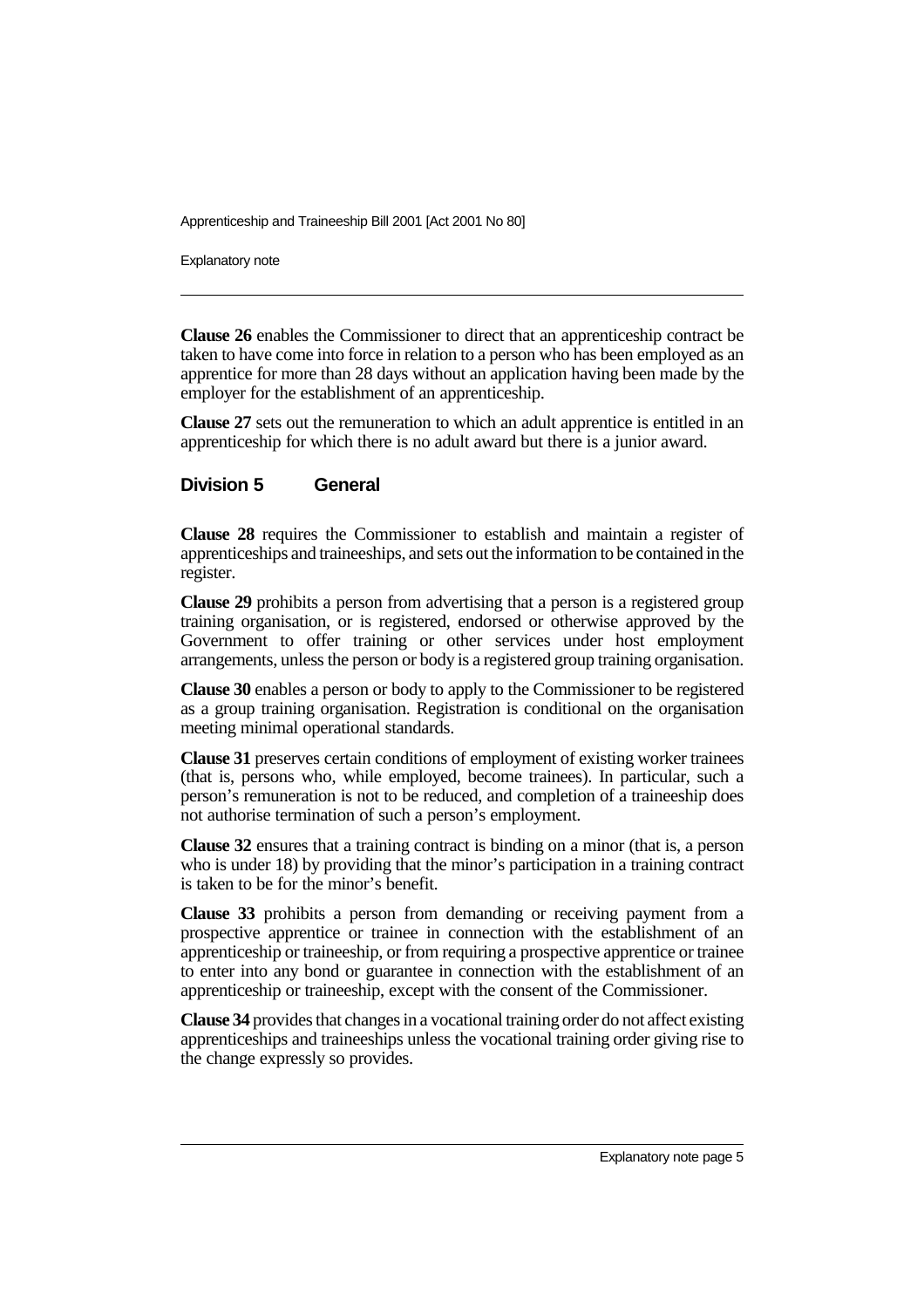Explanatory note

### **Part 3 Recognition of other trade qualifications**

**Clause 35** enables Defence Force trade training to be recognised as being equivalent to the training provided by an apprenticeship.

**Clause 36** enables other qualifications (obtained elsewhere than in New South Wales) to be recognised as being equivalent to the training provided by an apprenticeship.

**Clause 37** enables a person who has qualifications (other than those recognised as referred to in clause 35 or 36) to apply for recognition of those qualifications, on a one-off basis, as being equivalent to the training provided by an apprenticeship.

**Clause 38** requires the Commissioner to establish and maintain a register of determinations under the proposed Part.

# **Part 4 Proceedings with respect to disputes and disciplinary matters**

#### **Division 1 Complaints**

**Clause 39** sets out the grounds on which a complaint may be made and the procedure for making a complaint.

**Clause 40** requires the Commissioner to attempt to settle a complaint before referring it to the Tribunal.

**Clause 41** enables the Commissioner to suspend an apprenticeship or traineeship pending the hearing of a complaint if satisfied that the gravity of the complaint justifies such action.

**Clause 42** requires the Tribunal to notify the parties to a complaint of the time and place fixed for hearing the complaint.

#### **Division 2 Hearings**

**Clause 43** provides that the parties to a complaint are the complainant and each of the parties to the apprenticeship or traineeship to which the complaint relates.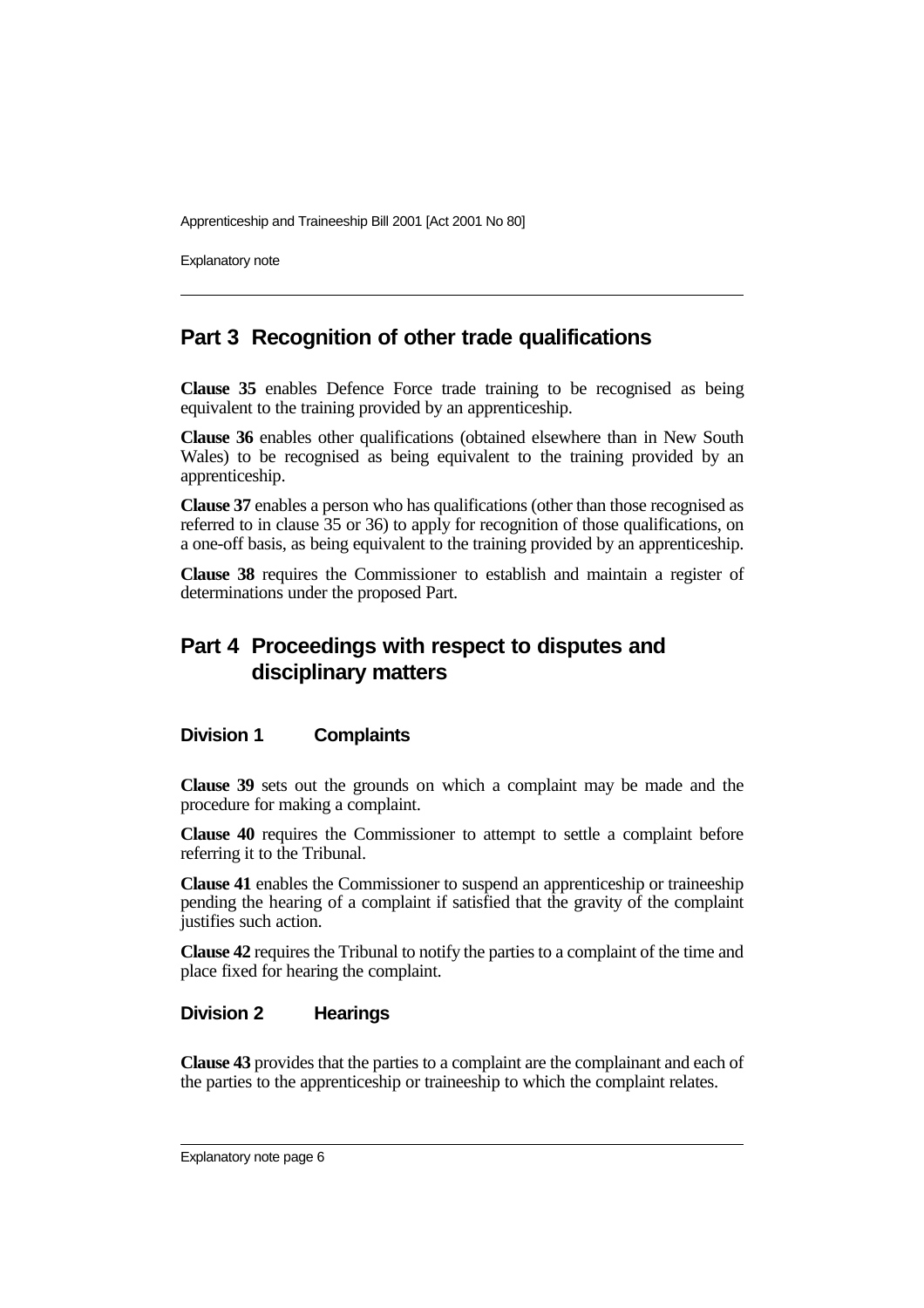Explanatory note

**Clause 44** allows proceedings on a complaint to be heard in private, without formality or legal technicality, and also allows adjournments.

**Clause 45** prohibits the parties to a complaint from being legally represented. The prohibition does not apply to the Crown, to a corporation or to an industrial organisation and does not apply to a party involved in a hearing in which any other party is legally represented.

**Clause 46** enables the presiding member of the Tribunal to compel witnesses to attend a hearing, to give evidence and to produce documents.

**Clause 47** enables the presiding member of the Tribunal to compel witnesses to answer questions that are reasonably related to the hearing.

**Clause 48** penalises persons who misconduct themselves at a hearing.

**Clause 49** provides that the parties to a hearing are to bear their own costs.

#### **Division 3 Determinations**

**Clause 50** requires the Tribunal to attempt to bring the parties to a complaint to an acceptable settlement before it makes a determination in relation to the complaint.

**Clause 51** lists the determinations that the Tribunal may make in relation to a complaint. These include imposing a caution or reprimand, ordering redress (otherwise than by way of damages) and varying, suspending or cancelling the apprenticeship or traineeship concerned.

**Clause 52** enables the Tribunal to order the payment of compensation to an apprentice or trainee against whom a complaint has been made if the apprenticeship or traineeship concerned has been suspended pending the hearing of the complaint and the complaint has been dismissed.

**Clause 53** enables the Tribunal to declare that an employer against whom a complaint has been made to be a "prohibited employer". The effect of such a declaration is to prevent the employer from taking on new apprentices or trainees. A further order under the proposed clause can transfer the employer's existing apprentices and trainees to new employers.

### **Part 5 Appeals**

**Clause 54** provides for an appeal to the Vocational Training Appeal Panel from decisions of the Commissioner and the Tribunal.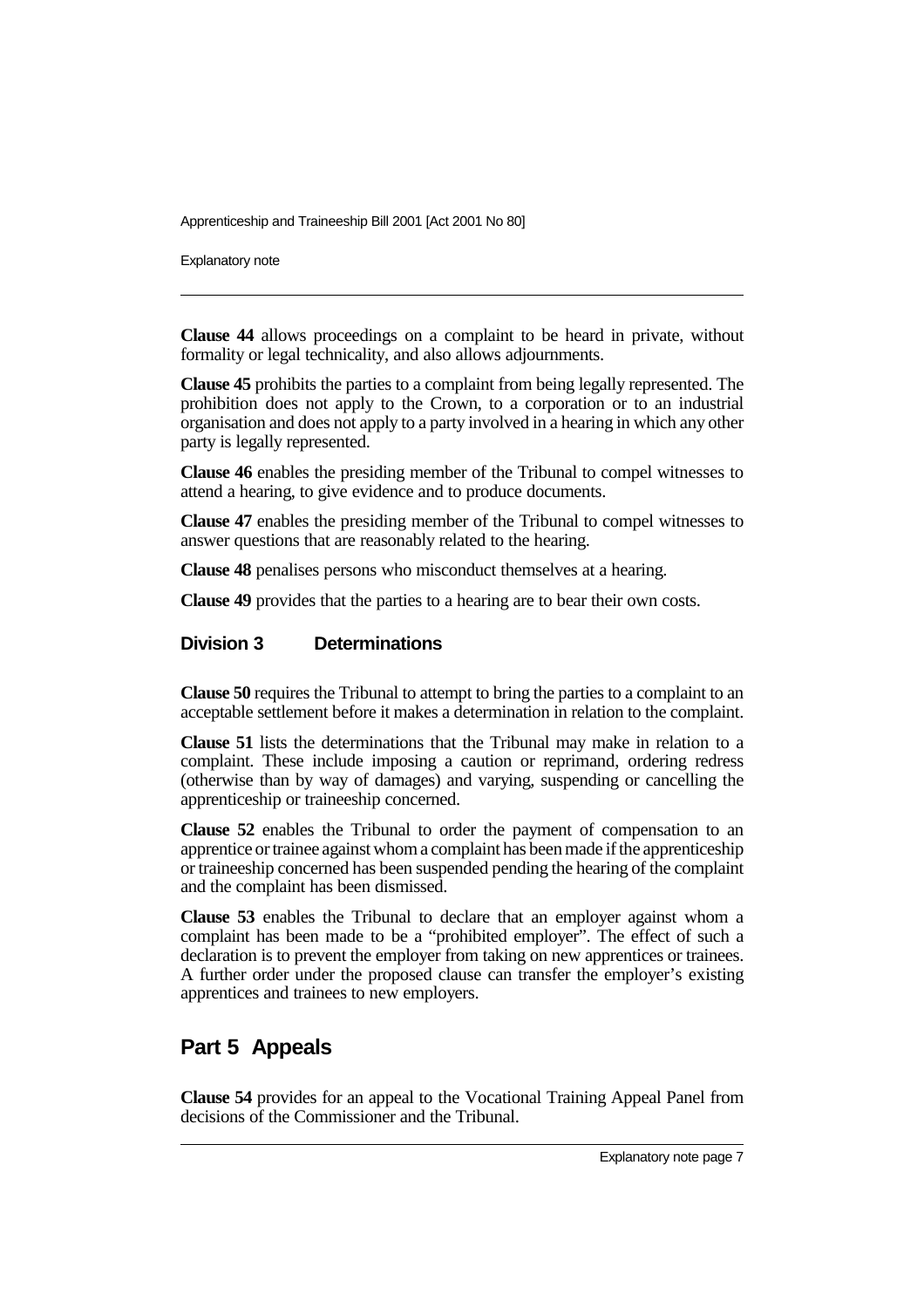Explanatory note

**Clause 55** provides for an appeal to the Industrial Relations Commission, but only by leave of the Commission, from decisions of the Appeal Panel.

# **Part 6 Administration**

#### **Division 1 The Commissioner for Vocational Training**

**Clause 56** provides for the appointment of a Commissioner for Vocational Training under Part 2 of the *Public Sector Management Act 1988*.

**Clause 57** sets out the functions of the Commissioner.

**Clause 58** provides for the delegation of the Commissioner's functions.

#### **Division 2 The Vocational Training Tribunal**

**Clause 59** provides for the establishment of a Vocational Training Tribunal, consisting of the Commissioner and representatives of registered training organisations, employers and employees.

**Clause 60** provides that the Tribunal is to be constituted by at least 4 of its members for the purpose of exercising its disciplinary functions, and by at least 2 of its members for the purpose of exercising its other functions. The Commissioner (or the Commissioner's delegate) is to preside at any such sitting. Two or more sittings of the Tribunal may be held simultaneously.

**Clause 61** sets out the functions of the Tribunal.

#### **Division 3 The Vocational Training Appeal Panel**

**Clause 62** provides for the establishment of an Appeal Panel, consisting of Departmental officers and representatives of registered training organisations, employers and employees. Members of the Tribunal may also be members of the Appeal Panel.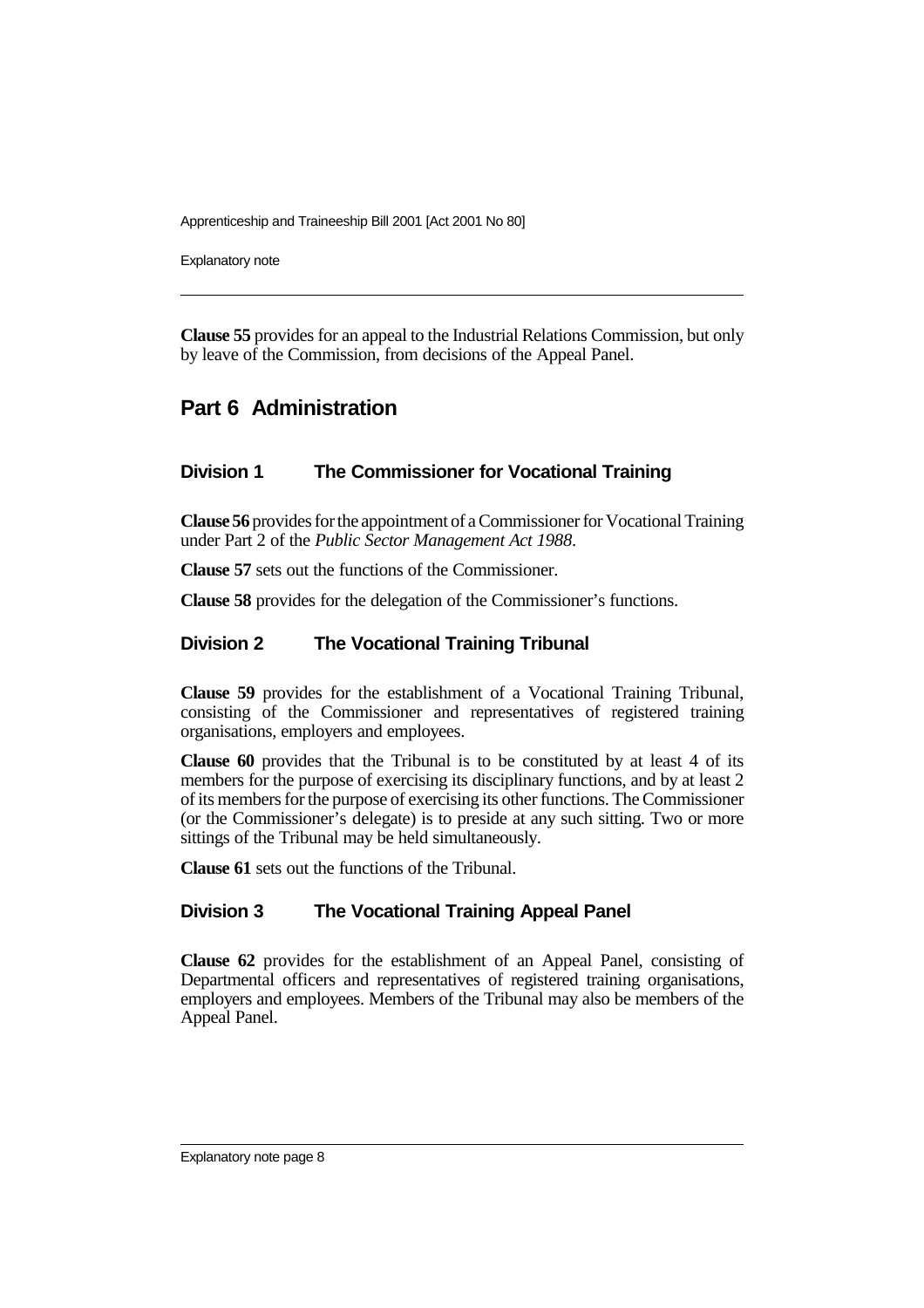Explanatory note

**Clause 63** provides that the Appeal Panel is to be constituted by 4 of its members for the purpose of exercising its functions (but may not include a person who was sitting as a member of the Tribunal hearing a matter from which the appeal has arisen). A Departmental officer is to preside at any such sitting. Two or more sittings of the Appeal Panel may be held simultaneously.

**Clause 64** sets out the functions of the Appeal Panel.

#### **Division 4 Industry training officers**

**Clause 65** provides for the appointment of public servants and other persons as industry training officers.

**Clause 66** sets out the functions of an industry training officer.

**Clause 67** confers on an industry training officer certain powers of entry, but only if the officer is a public servant.

**Clause 68** enables an industry training officer to obtain a search warrant, but only if the officer is a public servant.

**Clause 69** penalises a person who assaults, delays, obstructs, hinders or impedes an industry training officer in the exercise of his or her functions.

### **Part 7 Miscellaneous**

**Clause 70** penalises a person who furnishes false information in or in connection with any application under the proposed Act.

**Clause 71** penalises a person who unlawfully discloses information obtained in connection with the administration or execution of the proposed Act.

**Clause 72** provides that a contravention of the proposed Act does not give rise to an offence except to the extent to which the proposed Act expressly states or necessarily implies.

**Clause 73** provides that proceedings for an offence against the proposed Act or regulations are to be dealt with by a Local Court constituted by a Magistrate, but provides that such proceedings may not be taken except with the consent of the Minister or the Commissioner or with the consent of a person duly authorised by one or other of them.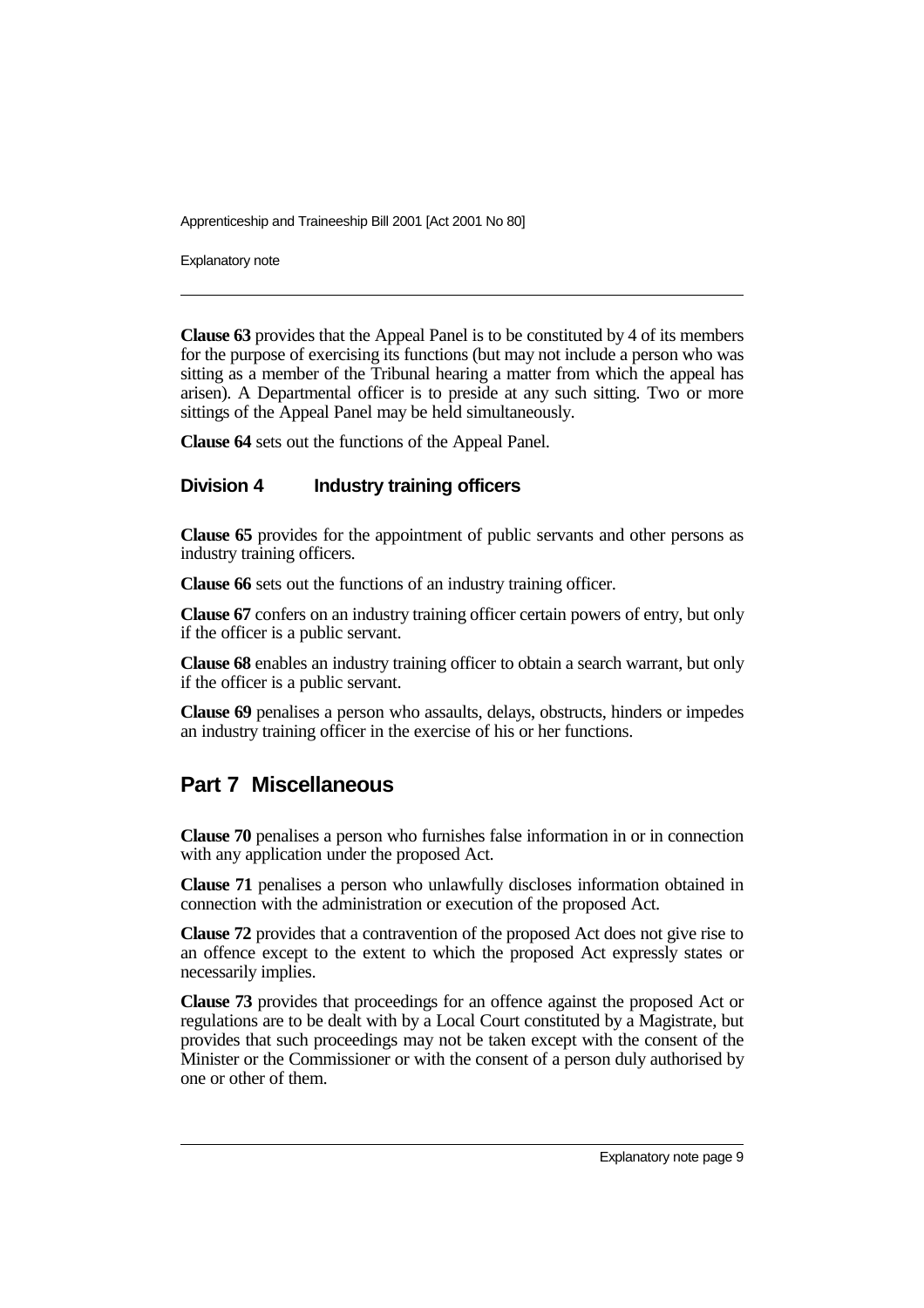Explanatory note

**Clause 74** provides that applications under the proposed Act are to be in a form approved by, and are to be lodged with, the Commissioner, and further provides that notices served by the Commissioner can be sent by letter addressed to a person at the person's address last known to the Commissioner.

**Clause 75** enables the regulations under the proposed Act to make provision with respect to fees.

**Clause 76** enables the Commissioner to issue certificates in evidence of specified matters, and provides that such a certificate is admissible in any proceedings and is evidence of the matters so certified.

**Clause 77** excludes specified persons from personal liability from matters arising as a result of things done or omitted to be done in good faith for the purpose of executing the proposed Act.

**Clause 78** enables the Director-General to delegate his or her functions under the proposed Act.

**Clause 79** provides that the proposed Act is to bind the Crown.

**Clause 80** provides that the proposed Act is to over-ride the provisions of the *Industrial Relations Act 1996*, and the provisions of any instrument under that Act (other than a provision with respect to existing worker trainees), in the event of any inconsistency between the proposed Act and those provisions.

**Clause 81** enables the Governor to make regulations in connection with the proposed Act.

**Clause 82** repeals the *Industrial and Commercial Training Act 1989*.

**Clause 83** is a formal provision giving effect to the amendments set out in Schedule 3.

**Clause 84** is a formal provision giving effect to the savings and transitional provisions set out in Schedule 4.

**Clause 85** requires the proposed Act to be reviewed 5 years after it is assented to, and for a report on the review to be tabled in Parliament.